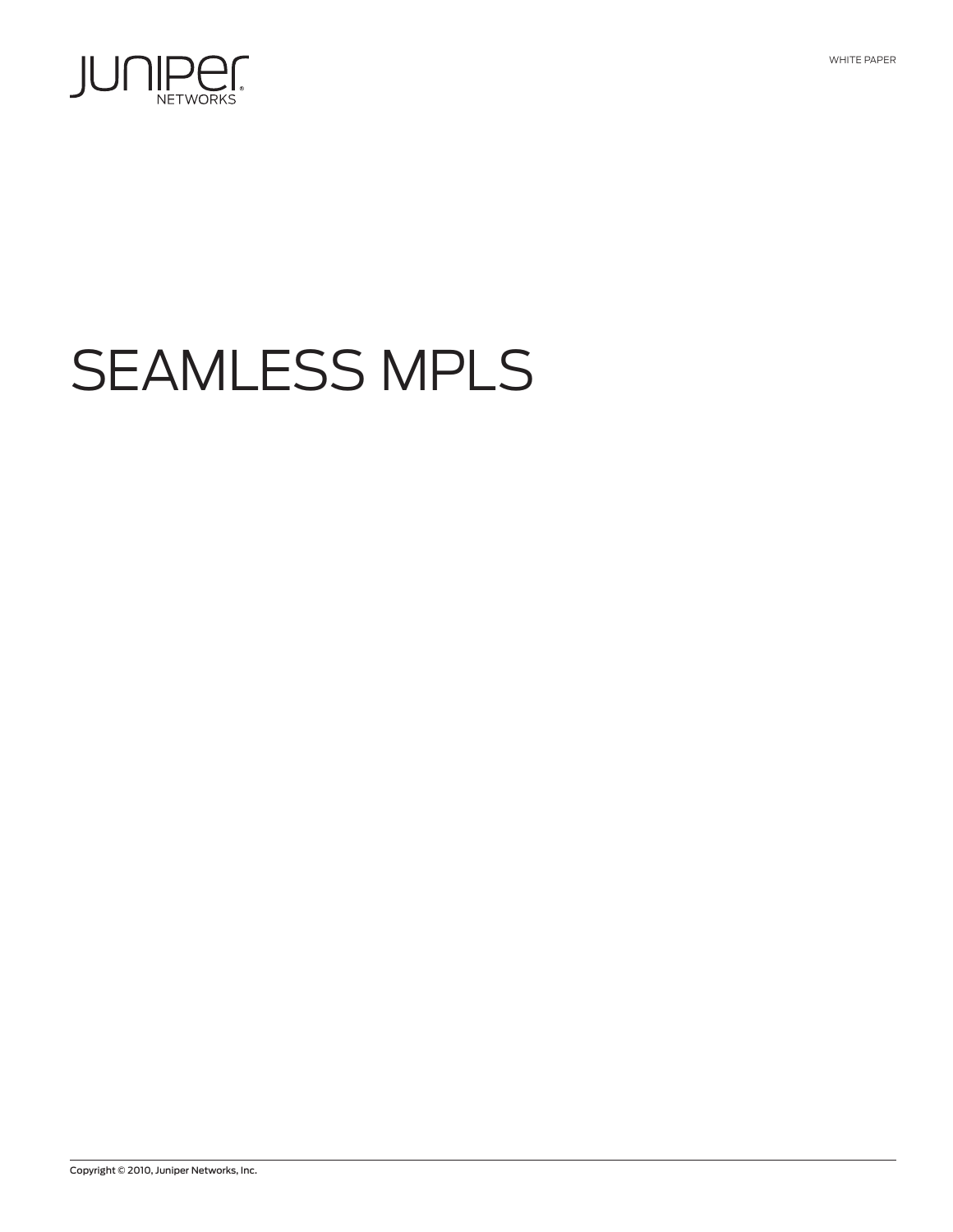## Table of Contents

# Table of Figures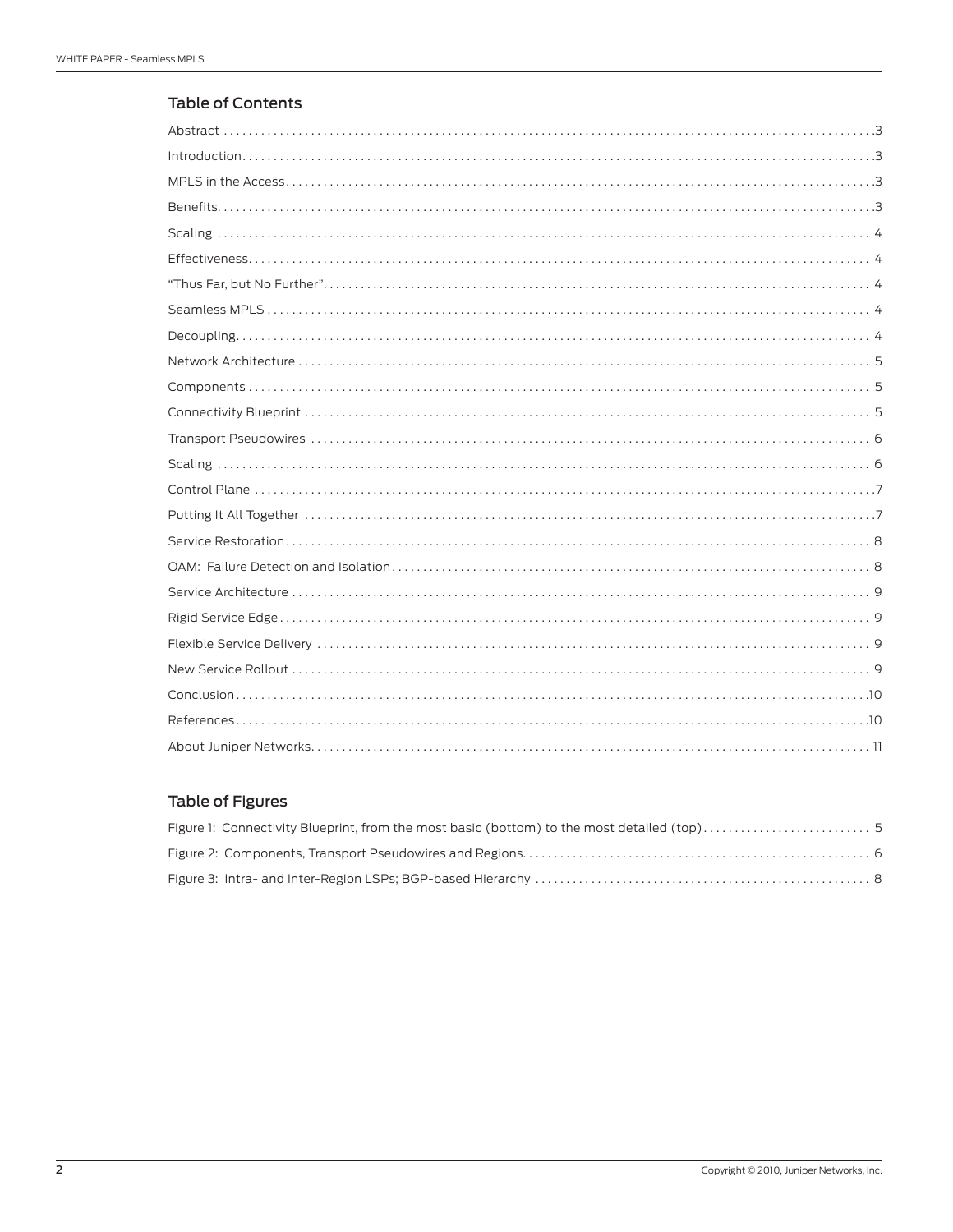### <span id="page-2-0"></span>Abstract

Just when you thought that MPLS has peaked, that the pace of innovation has slowed, and that MPLS is getting boring, two promising new developments—namely "MPLS in the access" and "seamless MPLS"—bring fresh excitement to service provider networks. MPLS in the access is evolutionary, but a necessary prerequisite to seamless MPLS, which has the potential to revolutionize the life cycle of service offerings.

#### Introduction

It is hard to overstate the impact that MPLS has had on service provider networks. In half a decade (1999–2004), MPLS transformed the WAN portion of most service providers. MPLS's fast-paced deployment can be attributed to two key qualities: its excellent synergy with IP (an almost universally deployed technology) and its versatility. This versatility was evidenced by the wide variety of reasons that MPLS was introduced into networks: for traffic engineering and enhanced quality-of-service (QoS) features; for fast restoration on network failures; for convergence of multiple networks to a single infrastructure; and for a new service, "BGP/MPLS IP VPNs," which serves both as a technology for service provider-based VPNs for enterprise clients and as a technique for compartmentalization of network elements (see RFC3209, RFC4090, RFC4364, and MPLS Apps).

Over the past half decade, MPLS has made inroads both to the rest of the service provider world as well as to other parts of service provider networks, such as the metro area network (MAN) and access networks. The timing is fortuitous, supporting another sweeping change: the migration of TDM-based infrastructure to Ethernet. Ethernet, while an extremely successful LAN technology, needed help to meet the stringent requirements of service provider networks—MPLS filled in nicely. MPLS has also progressed functionally, with the emulation of point-to-point and multipoint-to-multipoint Layer 2 services (RFC4447, RFC4761, and RFC4762), and the addition of multicast capabilities, both natively in MPLS (RFC4875) and within VPNs (mVPN). These developments are of interest from two points of view: (a) a carrier-grade infrastructure for the metro network, and (b) a vehicle for offering new services.

This expansion outward from the core, however, has been opportunistic and somewhat haphazard. "MPLS in the access" asks the question: Why shouldn't MPLS be used in all access networks in a systematic fashion? This has several benefits and several challenges. Juniper considers the benefits significant and the challenges solvable. The following sections contain a high-level architecture for MPLS in the access. "seamless MPLS" takes this one step further to an analysis that asks what fundamental change would occur if the entire network were based on MPLS. The result is startling, and offers a new view of MPLS—not just as a network technology, not as a service in itself, or as a service enabler—but also as a vehicle for flexible service delivery. This last aspect has the potential to dramatically change the nature of service offering.

#### MPLS in the Access

As stated previously, MPLS has proven its value in the WAN, so much so that most WANs are built around MPLS. At the same time, MANs are changing from TDM- and ATM-based networks to ones based on Ethernet. The first question that arises with such a change is what should the underlying infrastructure for an Ethernet-based metro and access network be? The success of MPLS in the WAN naturally suggests the use of MPLS here as well. This leads to the next set of questions. Will the benefits seen in the WAN play out in the metro and access as well? Will MPLS scale to the required extent? Can MPLS fill this role effectively? What leads to seamless MPLS? What else will make this possible? We'll take these questions in order.

#### Benefits

The idea of using MPLS for access is not new. It is already being done for some applications such as mobile or DSL backhaul. The benefits of MPLS seen in the WAN are apparent in these applications as well. Thus, the question of how MPLS will improve metro and access networks is clear. Some standards organizations (such as the IP/MPLS Forum and the Broadband Forum) are attempting to formalize these approaches. However, these deployments are somewhat ad hoc. What is being suggested in this paper is the systematic use of MPLS for the entire access and metro network whether mobile or fixed, residential or business, copper or fiber. Several service providers are looking at the implications of doing this.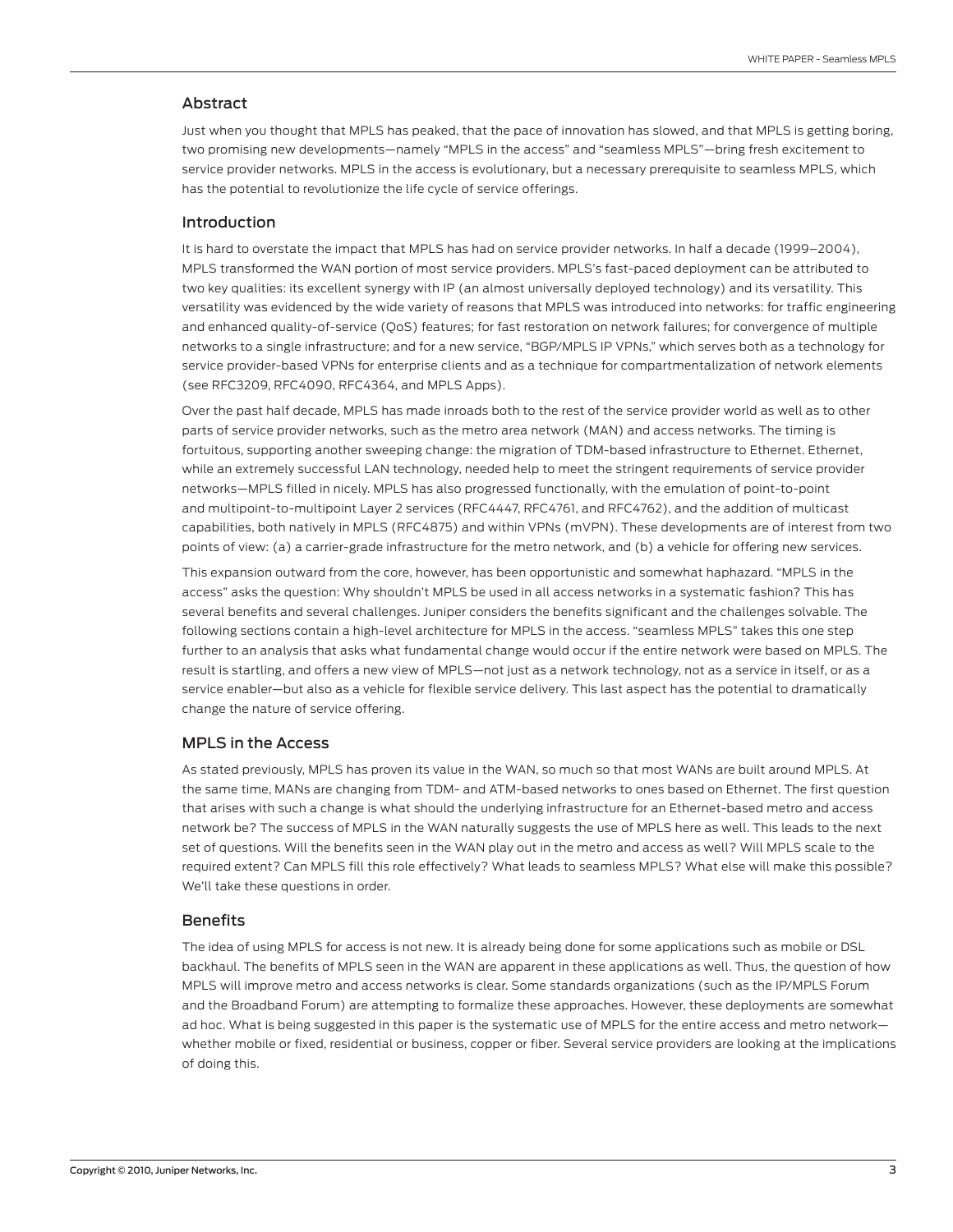## <span id="page-3-0"></span>Scaling

While the question of the benefits of using MPLS in metro and access networks has been answered, the issue of scalability is harder. WANs generally consist of on the order of 100 to 1,000 Layer 3 devices. A metro network consists of about the same number of devices, albeit both Layer 2 and Layer 3. However, an entire network may contain several dozen metros. Enabling MPLS across this network means having 10 to 100,000 MPLS nodes, a degree of scale not yet seen in today's MPLS networks. Fortunately, we know we can build very large networks, in particular, the public IP network, which consists of several million devices. We will employ many of the same techniques used to build these IP networks to demonstrate an architecture for large MPLS networks.

## Effectiveness

The third question, regarding MPLS's effectiveness in the metro and access, will be determined by three factors. The first is whether an MPLS-based metro can be cost-effective. Economies of scale, tighter integration of MPLS and transport, and MPLS's maturity all indicate that this is possible, even inevitable. The second is whether such a network is manageable. Recent efforts that focus on this issue, such as MPLS plug-and-play and improved OAM capabilities, signal a move in the right direction. The final factor is the value of operational convergence, the advantage of a single forwarding paradigm across the whole network. While this may seem obvious from a technical point of view, realizing this advantage may require a structural change in the organization of the service provider.

#### "Thus Far, but No Further"

Now, consider an ATM-based access network. DSLAMs connect to BRASs via ATM circuits. ATM virtual circuits are offered to enterprise customers as an on-ramp to the Internet or a corporate VPN. ATM even provides the technology for mobile (3G) backhaul. Thus, there is a single "converged" access technology. Unfortunately, this does not extend into the WAN, nor provide most of the services. The border between the ATM access network and the IP WAN network is "stiff," even rigid—moving it requires redeploying physical devices, maybe even re-architecting the network, and reassigning responsibilities. The real drawback, however, is that this border defines where the majority of services are delivered. This lack of flexibility seriously hampers service providers' business. This is true whether the boundary is defined by a technology (ATM versus IP), geography (metro versus WAN), administration (mine versus yours), or other means. The advent of Ethernet-based metros and access networks does not in itself change this.

#### Seamless MPLS

This constraint on service delivery brings us to the fourth question. What else does seamless MPLS buy us? But first, a definition: a seamless MPLS network is one whereby all forwarding of packets within the network, from the time a packet enters the network until it leaves the network, is based on MPLS.

In a seamless MPLS network, there are effectively no boundaries (hence the word seamless). This allows very flexible models of service delivery. Some types of services may fare better with centralized delivery while others may work better distributed. Even within a given type of service, different instantiations may require different delivery models—service delivery may evolve over time as the service does. This also greatly simplifies new service offerings. A new service need not be rolled out at every "boundary node"—one can choose to deploy a single server for the service, and defer rolling the service out widely until it proves successful. Similarly, a once-popular service that is now winding down can be contracted down to a small number of servers until the last customer departs. Since delivering services is a service provider's primary business, an architecture that maximizes flexibility in offering and managing services is a key advantage.

#### Decoupling

There is a crucial point to be made here. Service provider networks exist to deliver services. Thus, there needs to be a tight coupling between network resources and services to optimize quality of experience, robustness, servicelevel agreements (SLAs), and other metrics. What seamless MPLS offers is a decoupling of network and service architectures—a means of making or changing a network element or design, or even a subnetwork, without affecting services (and vice versa). The choice of ATM here or Ethernet there, the definition of administrative boundaries, the use of different techniques for scaling or resilience—none of these should hinder the ability to deliver a service at a location and in a manner best suited to that service.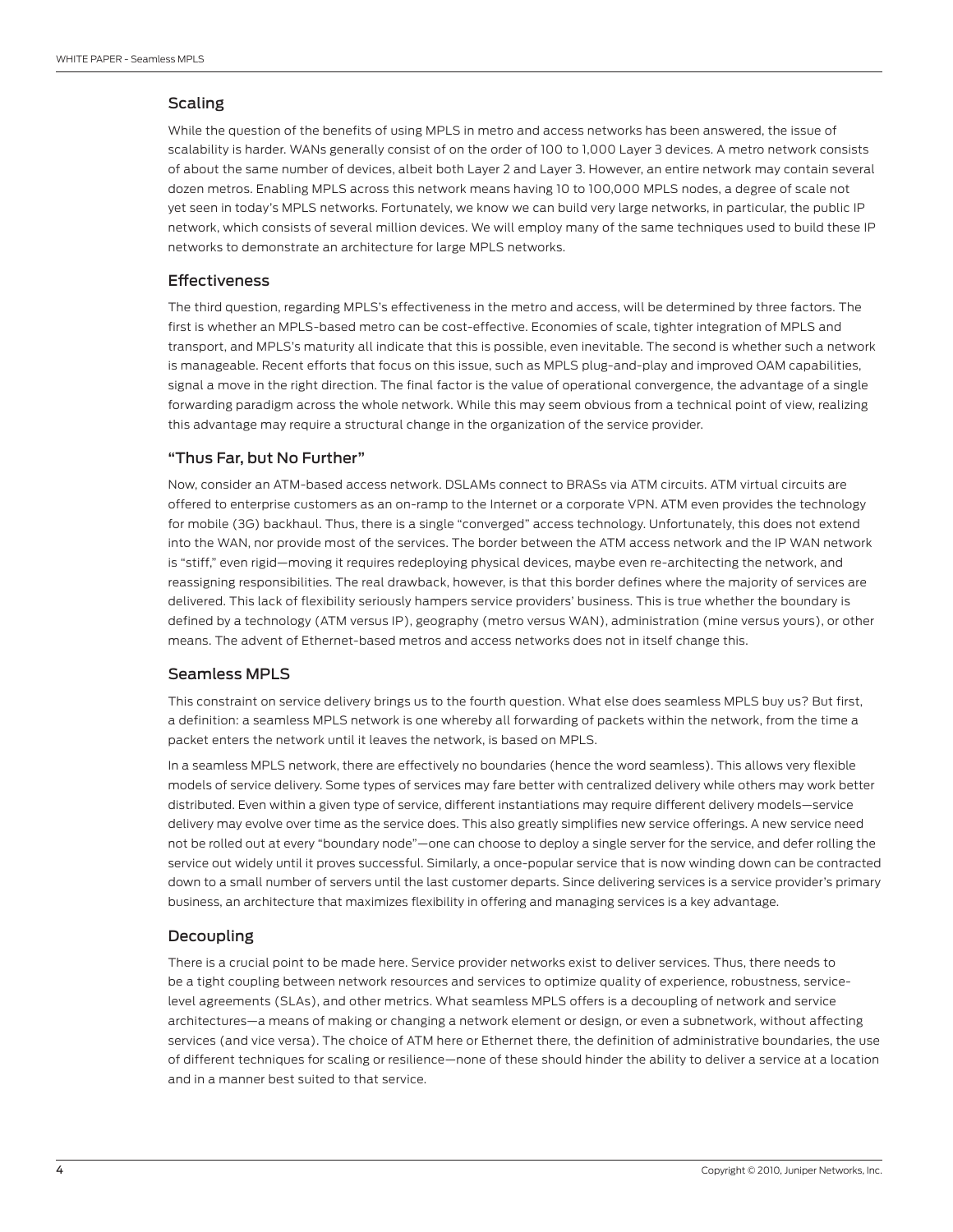#### <span id="page-4-0"></span>Network Architecture

In this section, we will lay out the architecture underlying MPLS in the access and seamless MPLS. This requires new types of network nodes—the traditional partitioning of MPLS nodes into "provider edge" and "provider" devices (in the manner of RFC4364) is simplistic. It also needs new concepts—that of connectivity blueprints, and of transport pseudowires. In this framework, we will show how to scale to 100,000 nodes in a single MPLS network. We will describe the notion of service restoration (as opposed to connectivity restoration), and show what is required to achieve fast service restoration. Finally, we will talk about OAM.

#### **Components**

We begin by describing several types of "nodes" in a network, each with a different function. A physical device may combine several of these functions. Conversely, a single function may require multiple physical devices for its realization. There are four types of nodes in the network:

Access Node (AN)—These are the first (and last) nodes that process customer packets at Layer 2 or higher. Examples include DSLAMs, multi-tenant units (MTUs), PON termination devices (OLTs), and cell site gateways (CSGs).

Service Node (SN)—These nodes apply services to customer packets. Examples include L2PEs, L3PEs, Broadband Network Gateways (BNGs), peering routers, video servers, base station controllers, and media gateways.

Transport Node (TN)—TNs connect ANs to SNs, and SNs to SNs. Ideally, TNs have no customer or service state.

Service Helper (SH)—SHs enable or scale the service control plane. SHs do not forward customer data. Examples include service route reflectors, policy and control enforcers, RADIUS and AAA devices, and session border controllers.

Those familiar with the concept of "transport routers" may recognize that TNs are essentially transport routers.

A physical device may of course play multiple roles. For example, an AN may also be a SN—or, a SN may double as a TN. SHs may be embedded in SNs. It is often useful to "virtualize" a physical device that plays multiple roles (using the notion of logical routers) so as to minimize the impact of one role on another, both from a control plane and a management point of view.

#### Connectivity Blueprint

In addition to the aforementioned network components, there is the notion of an "end node" (EN) that lives "outside" the network, and represents a network customer—from individual subscribers to data center servers. With this, one can depict connectivity from the customer's point of view as follows:

Basic connectivity: EN1 <> "network" <> EN2

Service view: EN1 <> SN1 <> SN2 <> EN2

#### Network view: EN1 <> AN1 <> SN1 <> SN2 <> AN2 <> EN2

This is a simple example, but serves to illustrate what's needed for many point-to-point unicast applications, such as mobile or DSL backhaul.



Figure 1: Connectivity Blueprint, from the most basic (bottom) to the most detailed (top)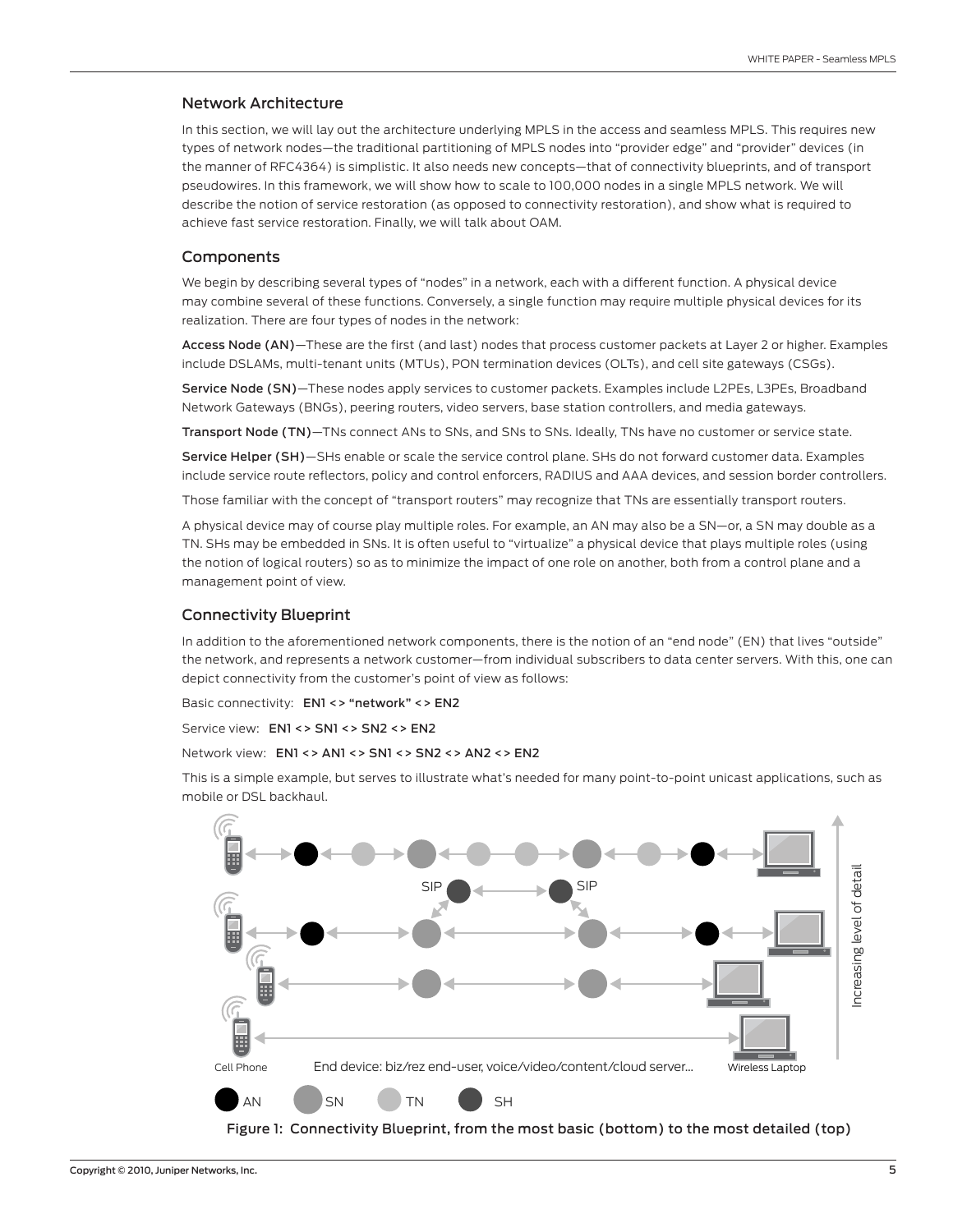<span id="page-5-0"></span>Connectivity blueprints provide a clear picture of the connectivity and restoration capabilities needed for a particular service. The traditional view of MPLS assumes that full connectivity is needed across all nodes. This vastly increases the degree of scaling in the network. However, considering the previous connectivity blueprint, we see that ANs need not talk to ANs, and in fact only need to talk to their "own" SN.

There can be several other connectivity blueprints, to capture—for example, any-to-any connectivity or multicast.

#### Transport Pseudowires

An important element of seamless MPLS is the notion of "transport pseudowire." A transport pseudowire is a pseudowire used within the network for the purpose of moving packets around, as opposed to a service pseudowire, which is used to instantiate a customer service. In the example connectivity blueprint, packets must go from the ingress AN to an SN—at this point, the desired end-to-end service may not be known. If a pseudowire is used between the AN and SN, this would be an example of a transport pseudowire. If on arrival at the SN, it is determined that the desired service is a pseudowire, then there would be a service pseudowire between the SNs.

Transport pseudowires underlie seamless MPLS. They span technologies, traverse boundaries, and negotiate administrative borders to get packets from where they happen to be (say an AN) to where they need to go (say an SN).



Figure 2: Components, Transport Pseudowires and Regions

#### **Scaling**

As indicated earlier, seamless MPLS requires scaling MPLS to up to 100,000 nodes. In this section, we will lay out an architecture to achieve this. One might consider building such a network as a single, large IGP area. However, while this is the simplest architecture, it is very hard to scale. The approach taken here is to divide the network into regions. Three alternatives are considered:

- 1. Each region is an area of an IGP (classical multi-area/multi-level partitioning).
- 2. Each region is an independent instance of an IGP.
- 3. Each region is a BGP Autonomous System running its own IGP.

These are all viable options, and each has its benefits and drawbacks—the choice is open to the provider. Fortunately, the mechanisms described here for scaling the network and services and for restoration apply across all of these options with little change. The notion of regions necessitates the introduction of another type of network node:

Border Node (BN)—BNs are simply TNs that interconnect two or more regions.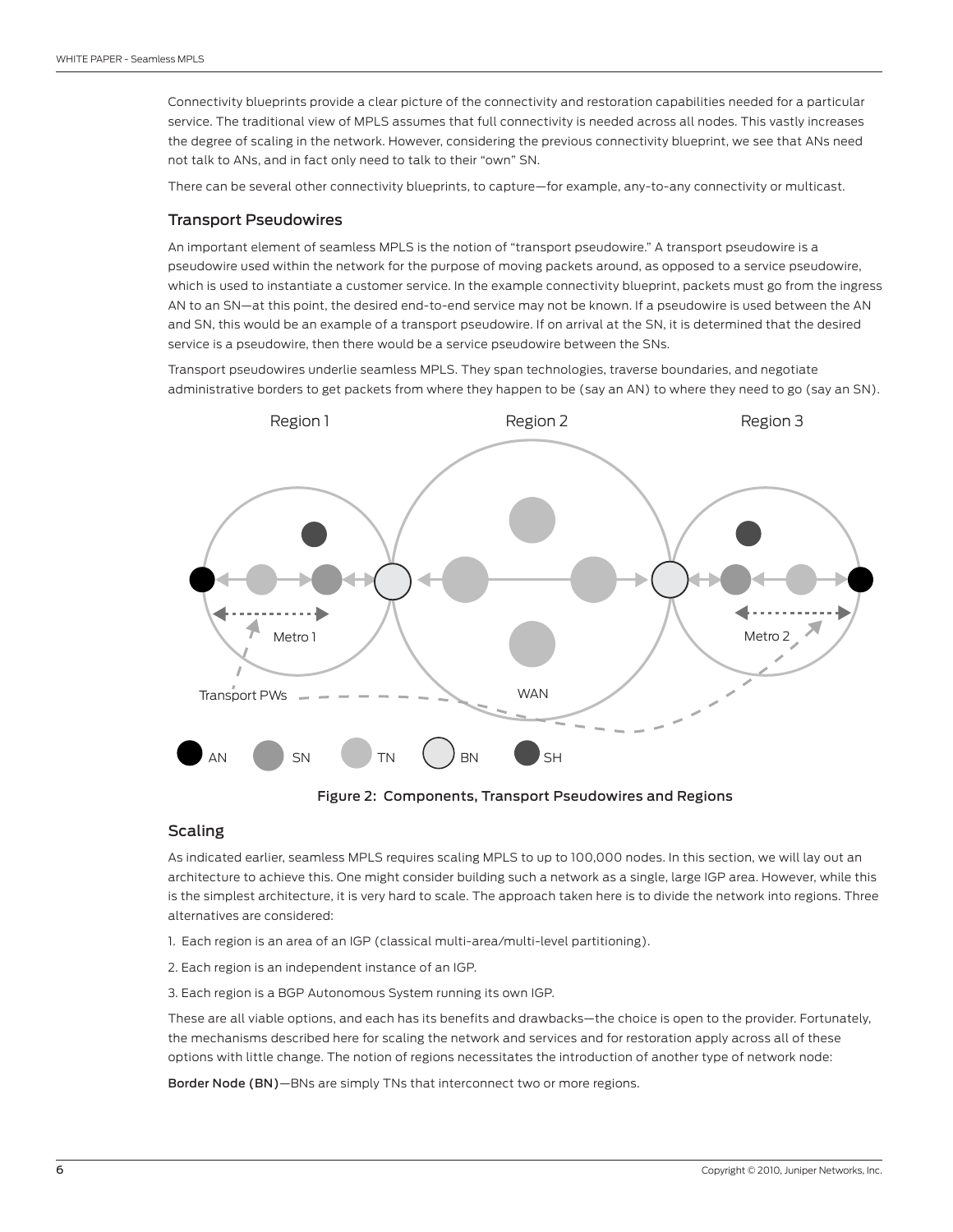## <span id="page-6-0"></span>Control Plane

There is an infrastructure control plane and a service control plane— separating these contributes to the isolation between the network and service architectures. A single protocol can be used in multiple roles. BGP, in particular, can be used for signaling transport pseudowires (transport BGP or T-BGP)—to create hierarchical LSPs across regions (labeled BGP or L-BGP, see RFC3107)—and to provide services (service BGP or S-BGP). Note that the various names for the protocol indicate the application or role;—there are no changes to the protocol itself. The infrastructure control plane consists of an IGP (IS-IS or OSPF), protocols for label distribution (LDP [RFC5036], RSVP-TE [RFC3209], and ANCP [ANCP]), L-BGP, and signaling for transport pseudowires)—using T-BGP and T-LDP.

The service control plane consists of S-BGP (for L2VPNs, L3VPNs, VPLS, and for Internet routing), S-LDP (for VPWS and VPLS), and other applications—including those provided by "service helpers" (see the following section). Examples are voice signaling and IPTV middleware.

The following describes the control plane requirements of each type of network node:

ANs participate in the infrastructure IGP. In addition, ANs need to participate in the creation of transport pseudowires.

SNs participate fully in the infrastructure control plane—that is, they participate in the IGP, label distribution, L-BGP, T-BGP, and/or T-LDP. In addition, SNs participate in the service control plane.

TNs participate in the infrastructure IGP and label distribution.

BNs participate in the infrastructure IGP, label distribution, and L-BGP.

SHs do not participate in the infrastructure control plane, except perhaps basic IGP connectivity. They participate in the service control plane. This architecture does not assume that SHs are MPLS-capable in the data plane.

#### Putting It All Together

Thus, the network is divided into multiple regions—a large, global network may have as many as 200-300 regions. Each region is an independent, manageable entity. The degree of autonomy depends on the particular type of region that is chosen. Each region has several types of nodes—ideally, these total no more than 500 nodes. All these nodes run an IGP and set up intra-region LSPs using LDP or RSVP-TE, and intra-region transport pseudowires. At the boundaries between regions, there are BNs that mediate control and data plane interactions between the regions, and are also responsible for creating inter-region LSPs over the intra-region LSPs using BGP-based hierarchy. The mechanisms for creating inter-region transport pseudowires depend on the number of such pseudowires needed. For a small number of such pseudowires , either T-LDP or T-BGP may be used, but if a large number of inter-region transport pseudowires is needed, T-BGP may prove a better choice. While the potential number of inter-region LSPs and transport pseudowires can be very large, the connectivity blueprints limit the LSPs and transport pseudowires actually needed to a much smaller, tractable number.

ANs will typically be at the very edge of the network, where they can connect to customers. These will also typically form the majority of network nodes. SNs can be in any region that makes sense—these will be comparatively few. TNs (and BNs) serve to connect up all other nodes. The number of these will depend on geographical spread, the number of metros, and the degree of aggregation.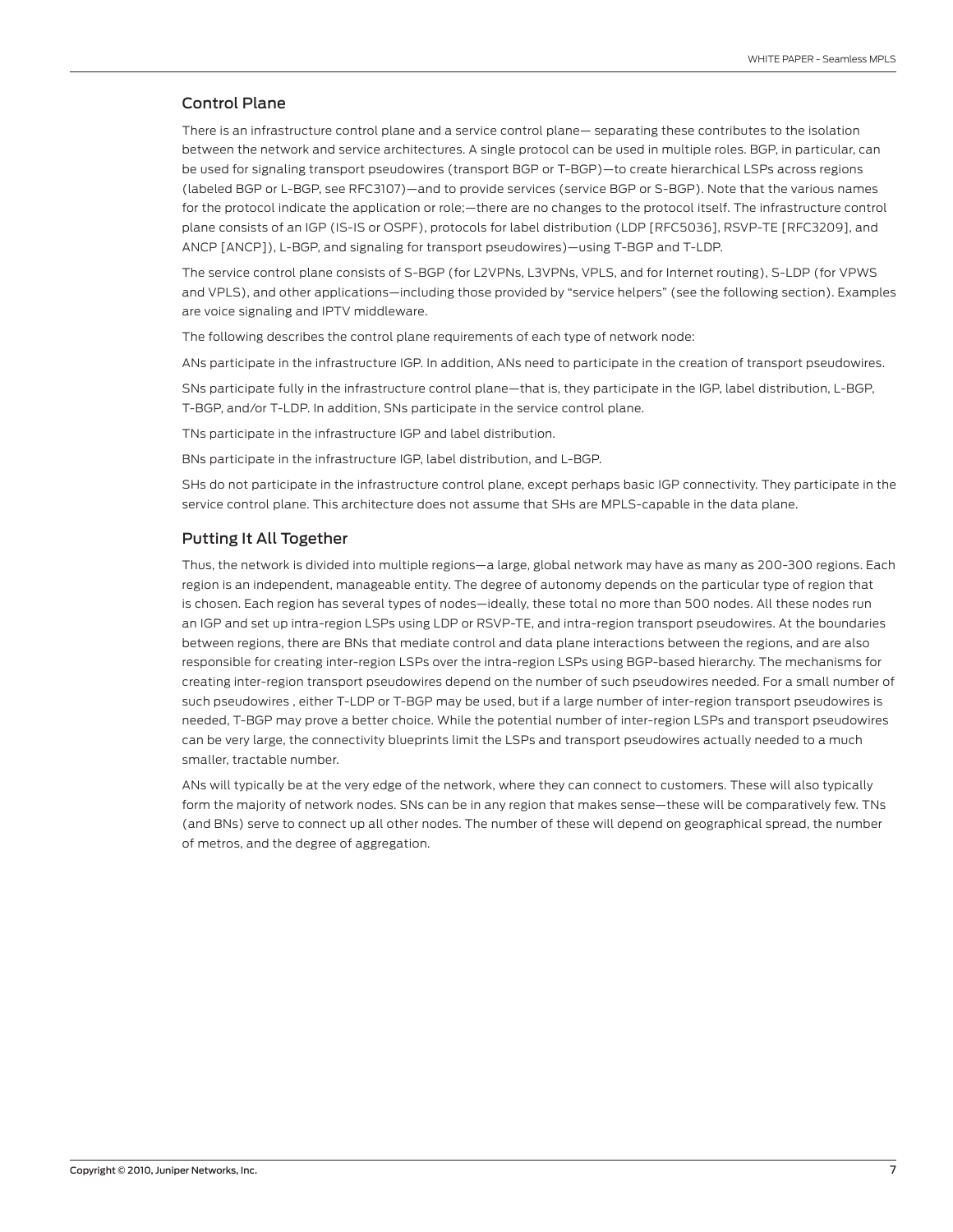<span id="page-7-0"></span>

#### Service Restoration

Traditional MPLS "fast reroute" focuses on fast connectivity restoration when a link or node in the network fails. However, looking at the connectivity blueprint, it is clear that a failure of a TN has different consequences from a failure of an SN. What is of interest to the end customer is a fast restoration of service, no matter how it is achieved in the network. Thus, there is a need for a clear distinction between connectivity restoration and service restoration. The latter is the desired feature, while the former is a technique that can be used to achieve the former. However, connectivity restoration cannot be used in all cases, in particular, to protect SNs or SHs.

Protecting an SN when a failure occurs can range from an explicit disruption of service that is apparent to end customers (who may have to sign on again), to a very brief outage with a transparent failover to a backup SN. In the former case, the service disruption must be detected, and the AN must fall back to an available SN that can provide the service. In the latter case, one needs fast failure detection—such as made possible by Bidirectional Forwarding Detection (BFD) and Ethernet OAM. One also needs a designated backup SN that has all the required state to transparently take over the service when the primary fails.

Achieving resilience for SHs requires entirely different techniques. SHs typically have underlying databases that need to be resilient. SHs may work in clusters that simultaneously improve resilience and offer load balancing. Checkpointing and virtualization can be used to increase availability. SNs may be given multiple IP addresses for their SHs. Alternatively, SNs may access SHs via anycast IP addresses.

#### OAM: Failure Detection and Isolation

Failure detection is a prerequisite for any service offering. This is needed at the network element level (link and/or node), transport level (LSP or transport pseudowire), and the service level. Failure detection at the network level is more scalable, can be leveraged across many services, and yields a faster reaction time. Typical techniques used here include BFD (mentioned previously) and LSP ping. However, service-level failure detection will discover several faults that might otherwise be missed, and provides a valuable safety net. Techniques here will be dependent on the service being offered. For MPLS services, LSP ping can be used. For Ethernet services, Ethernet OAM—such as defined by the IEEE or ITU—can be used.

Failure isolation typically uses LSP traceroute, which narrows to the failure to a node or a link in the case of network element failures. For service failures, the SN at fault must be identified.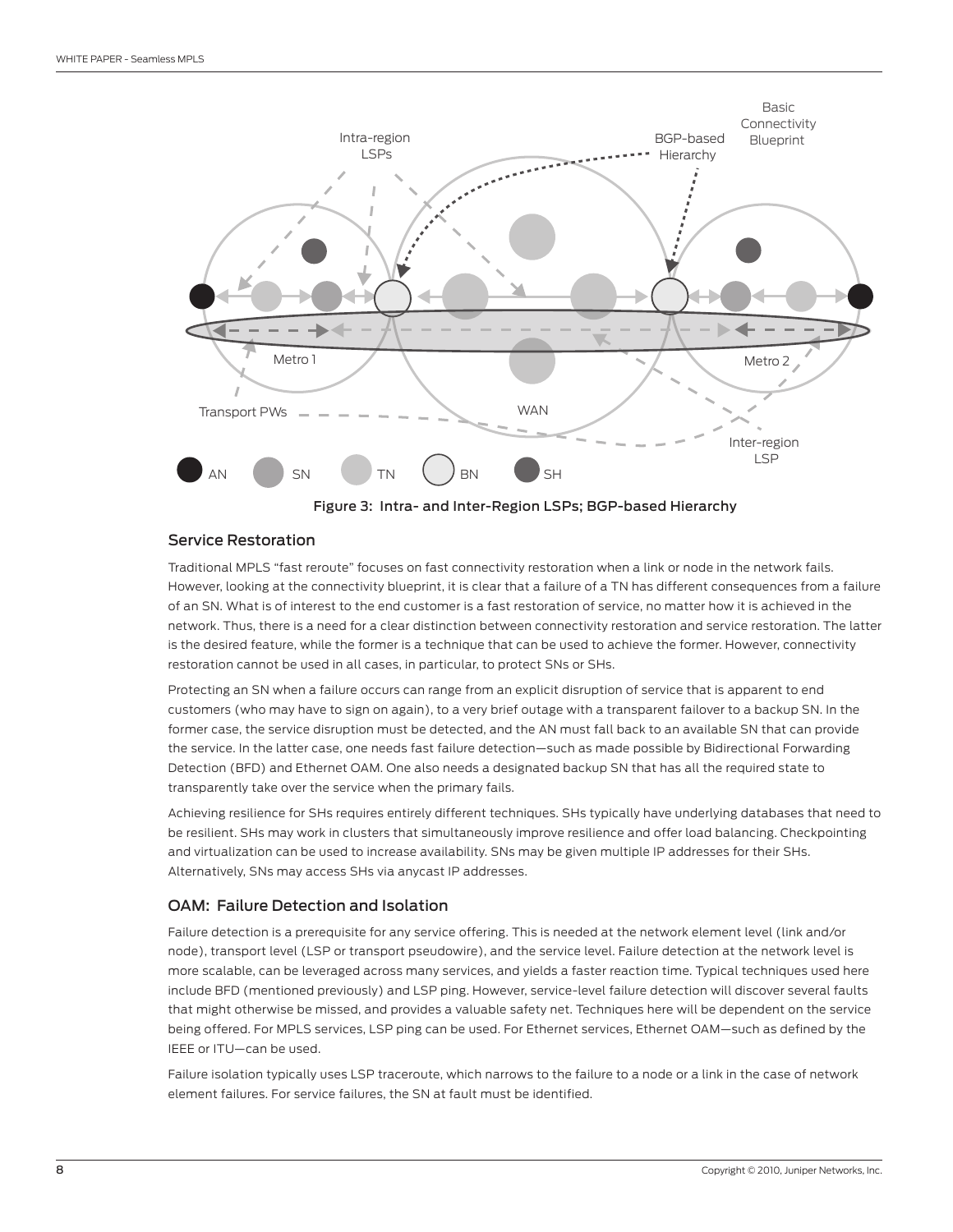#### <span id="page-8-0"></span>Service Architecture

Now that we have defined a network architecture that scales and provides the required resilience and manageability, let's see how services can be delivered in this environment. A simple view of the life cycle of a service offering is plan, provision, launch, expand, contract. and phase-out. The next few sections will illustrate how this is achieved more effectively in a seamless MPLS network. First, let's define what we mean by service delivery. Packets arrive from the customer at an AN. The AN must then forward these packets to the appropriate SN—based on identifying the customer, the desired service, or both. If the AN identifies the customer (such as by the local loop over which access is affected), it must present this to the SN. Otherwise, the customer must identify himself to the SN—this may require the use of a SH. The SN must then deliver the service (a video stream, a voice call connection, portal access to a Web 2.0 service). Again, doing so may require an SH, and may need the cooperation of other SNs.

#### Rigid Service Edge

As we mentioned earlier, using different technologies across the network means creating boundaries at the technology junctions—these also form natural boundaries for service delivery. This can be very constraining—rolling out a new service may mean putting (or enabling) service delivery at all these junctions. Thus, the network architecture affects service architecture. Moving service delivery points to optimize bandwidth usage or quality may mean redefining network architecture, or at least redeploying boxes.

This approach also requires coordinated provisioning in each technology domain. For example, provisioning a DSL subscriber means provisioning the access line (from subscriber to the DSLAM), provisioning the DSLAM with the appropriate ATM VC (or Ethernet VLAN) across the metro, and provisioning the BRAS at the WAN edge. Troubleshooting requires checking each segment and the crossover points.

#### Flexible Service Delivery

Contrast this with the seamless MPLS approach—all MPLS means no technology boundaries. Network (or region) boundaries are for scaling and manageability, and do not affect packet forwarding, because it doesn't matter how many hops or region boundaries the transport pseudowire—which carries packets from the AN to the SN—takes or crosses. This is the Holy Grail. The network architecture is about network scaling, network resilience, and network manageability. The service architecture is about optimal delivery—service scaling, service resilience (via replicated SNs), and service manageability. The two are decoupled—each can be managed separately and changed independently.

#### New Service Rollout

Let's see how this works. Suppose a service provider wants to define a new, experimental service. To keep costs down, it is desirable to roll this out very narrowly, perhaps with just a single SN. This would allow planning to be an easy, lightweight task. There is also a single point of provisioning—a database (such as a RADIUS server) that instructs all ANs how to identify customers for this service, and to which SN to go. ANs exchange signaling with the SN to set up a transport pseudowire to carry the traffic.

If this service proves successful, a wider rollout may be called for (to improve latency, to reduce overall bandwidth consumption, or other reasons). This can be achieved by deploying more SNs and updating the database to direct ANs to redirect their transport pseudowires to the nearest SN. No change of network architecture or movement of network nodes is needed to effect this, just a movement of transport pseudowires. Further, some regions can choose to go to a more distributed service delivery while others (with lower uptake) can stay with a more centralized model. Is service resilience needed? Deploy backup SNs for each existing SN, and update the database with information on primary and backup SNs for each AN. The ANs thus set up transport pseudowires in pairs.

Over time, newer services are offered, and most subscribers move on, away from this service—unfortunately, not all do. The time has come to reduce the investment in the old service. Update the database to point all ANs to a few (or one) residual SNs, de-provision and redeploy the rest of the SNs, and thus shrink the service down—allowing "legacy" users to continue but not burden the whole network.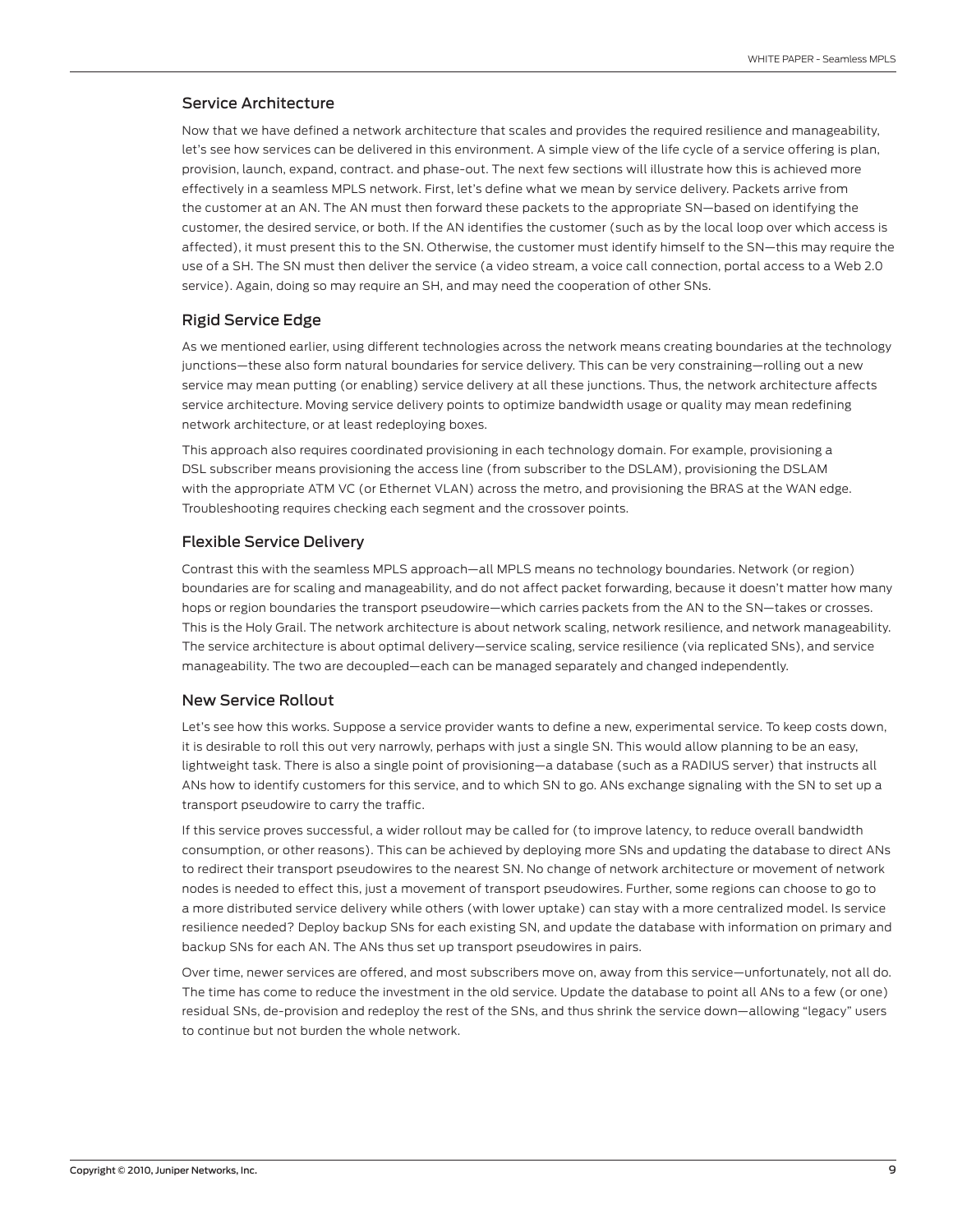## <span id="page-9-0"></span>Conclusion

One goal of any technology is its eventual widespread deployment. As Yakov Rekhter—whom some call the "father of MPLS"—likes to say, "The proof of the pudding is in the eating." MPLS has fared well by this yardstick, with most features successfully deployed in live networks. These deployments serve two purposes—to validate the technology and to provide an incubation lab for new ideas that build upon the ones being proven.

Over the next few years, we hope to see deployments of MPLS in the access and seamless MPLS. There is interest from vendors, operators, and standards bodies to see this happen. A real-life demonstration that MPLS can really scale to very large networks may bring up issues that weren't anticipated. The implementation of a new service offering life cycle will point the way to further innovation in services. The hope is that these developments—interwoven with others taking place now—will take communication to the next level of ubiquity, availability, and utility.

#### References

- 1. "Protocol for Access Node Control Mechanism in Broadband Networks,"
	- S. Wadhwa, J. Moisand, S. Subramanian, T. Haag, N. Voigt, R. Maglione, draft-ietf-ancp-protocol, 2008.
- 2. "Carrying Label Information in BGP-4," Y. Rekhter, E. Rosen, May 2001.
- 3. "RSVP-TE: Extensions to RSVP for LSP Tunnels," D. Awduche, L. Berger, D. Gan, T. Li, V. Srinivasan, G. Swallow, December 2001.
- 4. "Fast Reroute Extensions to RSVP-TE for LSP Tunnels," P. Pan, Ed., G. Swallow, Ed., A. Atlas, Ed., May 2005.
- 5. "BGP/MPLS IP Virtual Private Networks (VPNs)," E. Rosen, Y. Rekhter, February 2006.
- 6. "Pseudowire Setup and Maintenance Using the Label Distribution Protocol (LDP)," L. Martini, Ed., E. Rosen, N. El-Aawar, T. Smith, G. Heron, April 2006.
- 7. "Virtual Private LAN Service (VPLS) Using BGP for Auto-Discovery and Signaling," Kompella, Ed., Y. Rekhter, Ed., January 2007.
- 8. "Virtual Private LAN Service (VPLS) Using Label Distribution Protocol (LDP) Signaling," M. Lasserre, Ed., V. Kompella, Ed., January 2007.
- 9. "Extensions to Resource Reservation Protocol Traffic Engineering (RSVP-TE) for Point-to-Multipoint TE Label Switched Paths (LSPs),"
	- R. Aggarwal, Ed., D. Papadimitriou, Ed., S. Yasukawa, Ed., May 2007.
- 10. "LDP Specification,"

L. Andersson, Ed., I. Minei, Ed., B. Thomas, Ed., October 2007.

- 11. "Multicast in MPLS/BGP IP VPNs,"
	- E. Rosen, R. Aggarwal, draft-ietf-l3vpn-2547bis-mcast , 2008.
- 12. "MPLS-Enabled Applications: Emerging Developments and New Technologies," I. Minei, J. Lucek, Wiley, 2008.
- 13. "MPLS: Technology and Applications," B. Davie, Y. Rekhter, Morgan Kaufmann, 2000.